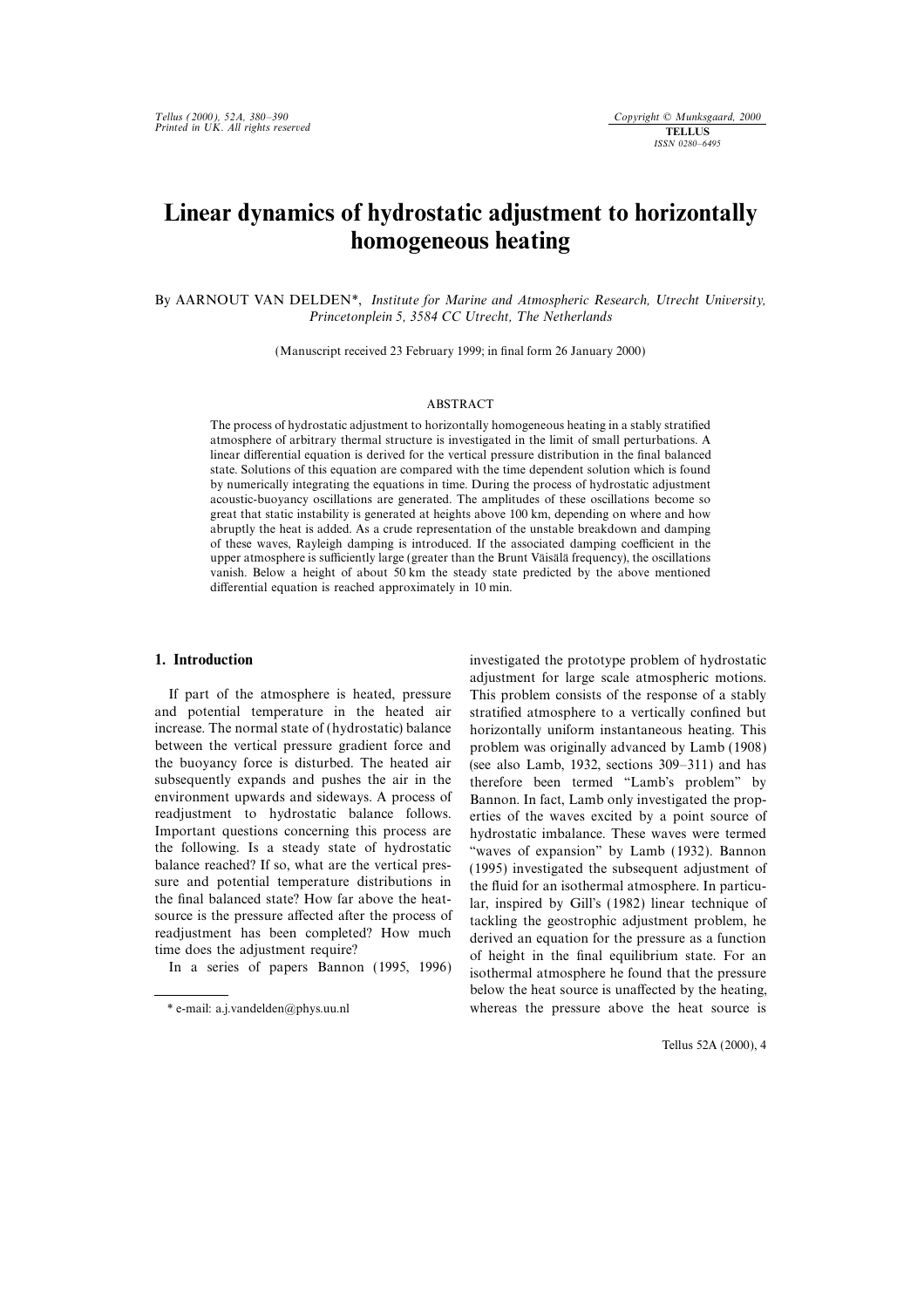increased compared to the initial value immedi- 2. The basic equations ately after the heating. The pressure-increase is greatest at the top of the heated layer and Following Lamb (1908) and Bannon (1995), we decreases exponentially above the heated layer. assume that the atmosphere is homogeneous in The e-folding distance associated with this expo- the horizontal direction, the motion is inviscid nential decrease is proportional to the density and the earth is flat and not rotating. The equascale height in an isothermal atmosphere, tions governing the vertical velocity  $(w)$ , the poten- $H_s \equiv RT/g$ , where R is the ideal gas constant, T ital temperature ( $\theta$ ) and the Exner function ( $\Pi$ ) the temperature and g the acceleration due to are, assuming the atmosphere is an ideal gas (Van gravity. This characteristic depth scale can, by Delden, 1992; Durran, 1999): analogy to the radius of deformation for geostrophic adjustment, be referred to as the radius of deformation for hydrostatic adjustment, or perhaps better as the *deformation scale height* in an isothermal atmosphere. The question is whether this scale height still characterises the adjusted state if the atmosphere is not isothermal.

Bannon (1996) extended these results to the nonlinear regime and to an atmosphere of arbit-<br>rary thermal structure but, due to the method<br>wariables, J is the (diabatic) heating per unit mass,<br>used, was unable to focus on the deformation scale<br>height in these cases. height in these cases. Neither did he investigate in volume. The Exner function is related to the much detail the transient solution. Sotack and pressure n by: much detail the transient solution. Sotack and pressure,  $p$ , by: Bannon (1999) generalized Lamb's problem for an isothermal atmosphere to include the effects of heating of finite duration. They invetigated some aspects of the time dependent solution. They found that the duration of the heating, given a certain total heat input, does not affect the final steady state

papers. We will focus on the transient solution. As<br>in Bannon (1995), we will retain the linear assump-<br>tion. We will however use the Exner function papers. We will focus on the transient solution. As<br>in Bannon (1995), we will retain the linear assumpinstead of the pressure as a variable, which simpli-<br>fies the equations considerably, making it possible<br>the steady hydrostatic state of rest (i.e.,  $\partial \Pi_0 / \partial z =$ <br>to derive an equation for the pressure in the final  $-g/\theta_0$ to derive an equation for the pressure in the final  $-g/\theta_0$  and  $w_0 = 0$  by assuming that  $\Pi =$ equilibrium state for an atmosphere of arbitrary thermal structure (Section 3). In Sections 4 and 5, thermal structure (Section 3). In Sections 4 and 5,  $w'(z, t)$ , where  $\Pi' \ll \Pi_0$  and  $\theta' \ll \theta_0$ , and by neg-<br>we discuss some (numerical) solutions of these lecting products of perturbation quantities. With equations for a equations for an isothermal atmosphere. We find that upward propagating acoustic buoyancy waves attain such great amplitudes in the upper atmosphere that buoyant instability is generated. The parametrization of the breakdown and damping of these waves is discussed in Section 6. In Section 7 the process of hydrostatic adjustment in an atmosphere with a realistic thermal structure is investigated. The paper is concluded in Section 8 with a discussion of the applicability of Lamb's problem to the real atmosphere. Following Bannon (1995), let us assume that

Tellus 52A (2000), 4

$$
\frac{\mathrm{d}w}{\mathrm{d}t} = -\theta \frac{\partial \Pi}{\partial z} - g,\tag{2.1a}
$$

$$
\frac{d\theta}{dt} = \frac{J}{\Pi},\tag{2.1b}
$$

$$
\frac{d\Pi}{dt} = -\frac{R\Pi}{c_v}\frac{\partial w}{\partial z} + \frac{RJ}{c_v\theta},\tag{2.1c}
$$

$$
\Pi \equiv c_{\rm p} \left( \frac{p}{p_{\rm ref}} \right)^{\kappa},\tag{2.2}
$$

where  $p_{ref}$  is a reference pressure (here  $p_{ref}$  =  $10^5$  Pa),  $c_p$  is the specific heat at constant volume state.<br>
This paper complements the above mentioned ial temperature is defined as,

$$
\theta \equiv T \left( \frac{p_{\text{ref}}}{p} \right)^k = \frac{c_p T}{\Pi}.
$$
\n(2.3)

 $\Pi_0(z) + \Pi'(z, t)$  and  $\theta = \theta$  $w'(z, t)$ , where  $\Pi' \ll \Pi_0$  and  $\theta' \ll \theta_0$ , and by neg- $\Gamma \equiv d\theta_0/dz$  and dropping primes the system of equations governing the perturbations is:

$$
\frac{\partial w}{\partial t} = -\theta_0 \frac{\partial \Pi}{\partial z} + \frac{\theta}{\theta_0} g,\tag{2.4a}
$$

$$
\frac{\partial \theta}{\partial t} = -\Gamma w + \frac{J}{\Pi_0},\tag{2.4b}
$$

$$
\frac{\partial \Pi}{\partial t} = \frac{g}{\theta_0} w - \frac{R\Pi_0}{c_v} \frac{\partial w}{\partial z} + \frac{RJ}{c_v \theta_0}.
$$
 (2.4c)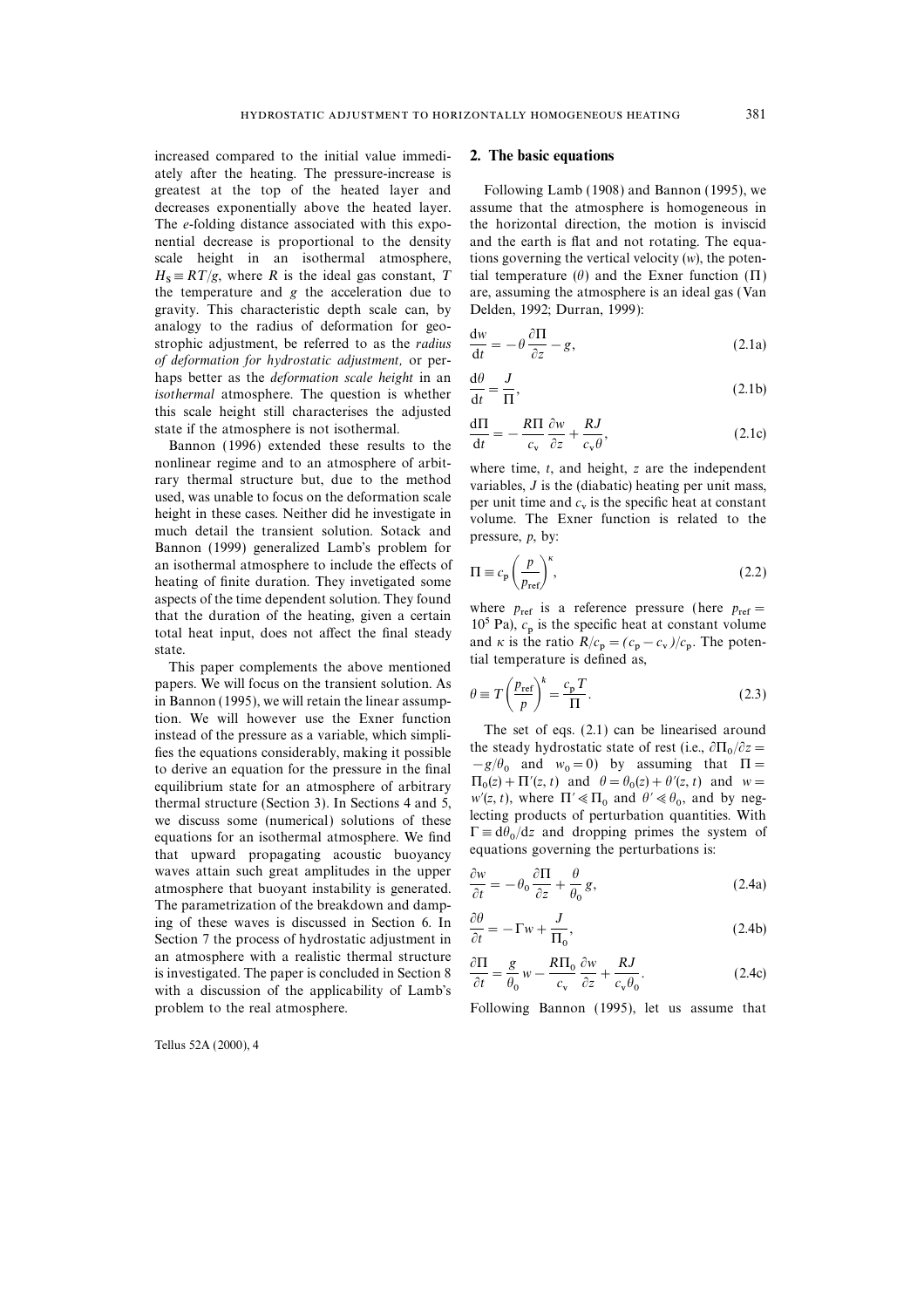hydrostatic balance is disturbed at  $t=0$  by an In other words, if the initial state is known, the heat. According to eqs. (2.4b) and (2.4c), the i.e., the degeneracy is removed. amount of heat added per unit mass is  $\Pi_0 d\theta = \qquad \qquad$  From (2.4a) and (2.4c), we can now easily derive  $(2, 0, 0)$ .  $(c_v \theta_0)$ 

$$
\Pi(z, t) = \Pi(z, 0) = \Pi_i(z) = \left(\frac{R\Pi_0}{c_v \theta_0}\right) \theta_i(z) = \frac{c_0^2}{\theta_0^2} \theta_i(z),
$$
\n(2.5)

$$
c_0 \equiv \left(\frac{R\theta_0 \Pi_0}{c_v}\right)^{1/2} \tag{2.6}
$$

is the phase speed of sound waves in the steady  $c_0^2 \frac{d^2 H_f}{dz^2} - g \frac{d^2 H_f}{dz} + \frac{g}{\theta_0} \left( \theta_f - \frac{c_0}{g} \frac{d\theta_f}{dz} \right)$ <br>state atmosphere. The subscripts i and f stand for initial and final, respectively. The heat added will perturb both the potential temperature and the  $+\frac{0.6}{\theta_0} \left( \frac{2.4}{\theta_0} + \frac{8.4}{\theta_0^2} \right) = 0.$  (3.4)<br>pressure. The resulting imbalance will lead to vertical motion. The vertical motion and associ-<br>ated mass divergence will in turn induce further  $(2.5)$  to eliminate  $\Pi_i$ , we find: ated mass divergence will in turn induce further changes in the potential temperature and the pressure, presumably (if  $\Gamma > 0$ ) leading to a new  $\frac{d^2 \Pi_f}{dz^2} + \left(\frac{1}{H_\theta} - \frac{1}{H_\text{N}} - \frac{H_\theta}{H_\text{c}^2}\right) \frac{d\Pi_f}{dz} - \frac{1}{H_\text{c}^2} \Pi_f$ <br>state of hydrostatic balance, where

$$
w = 0, \quad \Pi(z, t) = \Pi(z, \infty) = \Pi_f(z)
$$
  
and

 $f(z)$ , quency, and where: such that

$$
\theta_0 \frac{d\Pi_f}{dz} = \frac{\theta_f}{\theta_0} g. \tag{2.7}
$$

### 3. An equation for the final adjusted state  $X_c = N$

possible solutions. This "hydrostatic degeneracy" (3.6) by:<br>can be removed using an invariant of motion eq.  $(2.4b)$ , yielding:

$$
\frac{\partial}{\partial t} \left( \Pi + \frac{g\theta}{\Gamma \theta_0} + \frac{d\Gamma}{dz} \frac{c_0^2 \theta}{\Gamma^2 \theta_0} - \frac{c_0^2}{\Gamma \theta_0} \frac{\partial \theta}{\partial z} \right) = 0.
$$
\n(3.1) Assuming typical tropospheric values for  
\n $c_0 \approx 300 \text{ m s}^{-1}, g \approx 10 \text{ m s}^{-2}$  and  $N \approx 10^{-2} \text{ s}^{-1}$ ,  
\nwe obtain  $H_a \approx 100 \text{ km}$  and  $H_c \approx 30 \text{ km}$ , while

Therefore,

$$
\Pi_{\rm f} + \frac{g}{\Gamma \theta_{0}} \left( \theta_{\rm f} + \frac{d\Gamma}{dz} \frac{c_{0}^{2} \theta_{\rm f}}{g \Gamma} - \frac{c_{0}^{2}}{g} \frac{d\theta_{\rm f}}{dz} \right)
$$

$$
= \Pi_{\rm i} + \frac{g}{\Gamma \theta_{0}} \left( \theta_{\rm i} + \frac{d\Gamma}{dz} \frac{c_{0}^{2} \theta_{\rm i}}{g \Gamma} - \frac{c_{0}^{2}}{g} \frac{d\theta_{\rm i}}{dz} \right). \tag{3.2}
$$

intantaneous and vertically confined source of final state can be found from eqs. (2.7) and (3.2),

the following equation for  $\Pi$  (assuming  $J=0$ ):

$$
\Pi(z, t) = \Pi(z, 0) = \Pi_i(z) = \left(\frac{R\Pi_0}{c_v \theta_0}\right) \theta_i(z) = \frac{c_0^2}{\theta_0^2} \theta_i(z), \qquad \frac{\partial^2 \Pi}{\partial t^2} = c_0^2 \frac{\partial^2 \Pi}{\partial z^2} - g \frac{\partial \Pi}{\partial z} + \frac{g^2}{\theta_0^2} \left(\theta - \frac{c_0^2}{g} \frac{\partial \theta}{\partial z}\right)
$$
(3.3)  
where  

$$
(R\theta_0 \Pi_0)^{1/2}
$$

In the final steady state, we have

$$
c_0^2 \frac{d^2 \Pi_f}{dz^2} - g \frac{d \Pi_f}{dz} + \frac{g^2}{\theta_0^2} \left( \theta_f - \frac{c_0^2}{g} \frac{d \theta_f}{dz} \right)
$$

$$
+ \frac{c_0^2 \Gamma}{\theta_0} \left( \frac{d \Pi_f}{dz} + \frac{g \theta_f}{\theta_0^2} \right) = 0.
$$
(3.4)

Using (3.2) and (2.7) to eliminate  $\theta_f$  and using

Therefore, the equation is given by:

\n
$$
\frac{d^2 \Pi_f}{dz^2} + \left( \frac{1}{H_\theta} - \frac{1}{H_N} - \frac{H_\theta}{H_c^2} \right) \frac{d\Pi_f}{dz} - \frac{1}{H_c^2} \Pi_f
$$
\n(z)

\n
$$
= \frac{g}{\theta_0^2} \left( \frac{d\theta_i}{dz} - \left( \frac{2}{H_\theta} + \frac{1}{H_N} + \frac{H_\theta}{H_c^2} \right) \theta_i \right),
$$
\n(3.5)

 $\theta(z, t) = \theta(z, \infty) = \theta_f(z)$ , where  $N^2 \equiv g \Gamma / \theta_0$ , with N the Brunt–Väisälä fre-

$$
H_{\theta} \equiv \left(\frac{1}{\theta_0} \frac{d\theta_0}{dz}\right)^{-1} = \frac{g}{N^2}, \qquad H_N \equiv \left(\frac{1}{N^2} \frac{d(N^2)}{dz}\right)^{-1}
$$
  
and 
$$
H_c \equiv \frac{c_0}{N}, \tag{3.6}
$$

There is insufficient information to distinguish are scale heights, determining the adjusted state.<br>
Note that the scale height,  $H_s$ , introduced in<br>
Section 1, is related to the scale heights defined in

(Bannon, 1995). Assuming that 
$$
J = 0
$$
, the vertical motion can be eliminated from eq. (2.4c) with  $H_s = \frac{c_0^2}{\gamma g} = \frac{H_c^2}{\gamma H_\theta}$ , (3.7)

 $/c_{\rm v}$ .

 $0 \approx 300 \text{ m s}^{-1}$ ,  $g \approx 10 \text{ m s}^{-2}$  and  $N \approx 10^{-2} \text{ s}^{-1}$ , we obtain  $H_{\theta} \simeq 100 \text{ km}$  and  $H_{\text{c}}$ Therefore,<br>  $H_8 \simeq 6$  km. The magnitude of  $H_N$  varies by several<br>  $H_8 \simeq 6$  km. The magnitude of  $H_N$  varies by several  $\Pi_{\rm f} + \frac{g}{\Gamma \theta_{\rm o}} \left( \theta_{\rm f} + \frac{d\Gamma}{dz} \frac{c_0^2 \theta_{\rm f}}{g\Gamma} - \frac{c_0^2}{g} \frac{d\theta_{\rm f}}{dz} \right)$  orders of magnitude and many cases is negative.<br>Note that the scale heights  $H_{\theta}$  and  $H_{\rm c}$  increase with decreasing stati with decreasing static stability (i.e., decreasing  $N$ ).

> Eq.  $(3.5)$  is a 2nd-order inhomogeneous differen- $\frac{d\sigma_i}{dz}$ . (3.2) tial equation for  $\Pi_f(z)$ . The inhomogeneous term on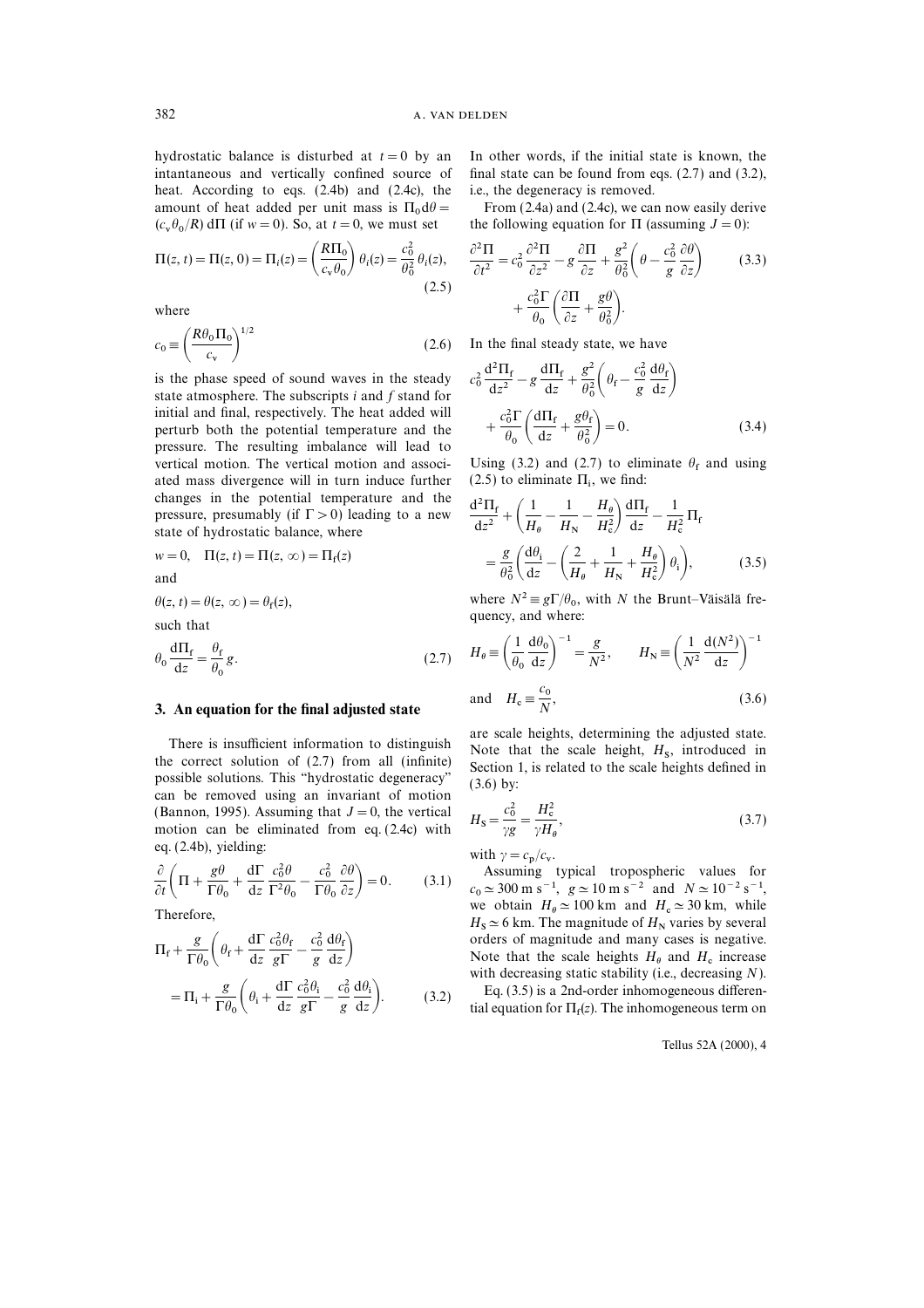the r.h.s. of (3.5) is a function of the known initial where  $C_1$  and  $C_2$  are constants, which can be state. We can simplify eq. (3.5) by substituting: determined from the boundary conditions. The

$$
\Pi_{\rm f} = \Pi_{\rm f}^* \exp\left(\frac{-1}{2} \int s(z) dz\right),
$$
\n
$$
\text{with } s(z) = \left(\frac{1}{H_{\rm e}} - \frac{1}{H_{\rm N}} - \frac{H_{\rm e}}{H_{\rm c}^2}\right),
$$
\n
$$
\text{(3.8)} \quad \Pi_{\rm f} = C_1 \exp\left(\sqrt{A}z - \frac{1}{2} \int_0^z s(z') dz'\right),
$$
\n
$$
+ C_2 \exp\left(-\sqrt{A}z - \frac{1}{2} \int_z^z s(z') dz'\right).
$$

yielding

$$
\frac{d^2 \Pi_f^*}{dz^2} - A \Pi_f^* = B,\tag{3.9}
$$

$$
A = \frac{1}{2} \frac{ds}{dz} + \frac{1}{4} s^2 + \frac{1}{H_c^2},
$$
\n(3.10)

$$
B = \exp\left\{\frac{1}{2} \int_0^z s(z') dz'\right\}
$$
  
 
$$
\times \left[\frac{g}{\theta_0^2} \left(\frac{d\theta_i}{dz} - \left(\frac{2}{H_\theta} + \frac{1}{H_N} + \frac{H_\theta}{H_c^2}\right)\theta_i\right)\right].
$$
 (3.11) The

# 4. The steady solution for an isothermal<br>atmosphere

If can easily be shown that in the special case<br>  $T_0$ ,  $100 \text{ km of the atmosphere, } a_{\text{II}}$  falls in the range of<br>  $20-30 \text{ km}$ . In the isothermal atmosphere the scale  $_{\rm p}$  T<sub>0</sub>

$$
H_{\theta} = \frac{c_{\rm p} T_0}{g}, \qquad \frac{1}{H_{\rm N}} = 0 \qquad \text{and } H_{\rm c} = \sqrt{\gamma - 1} H_{\theta}. \qquad \begin{array}{c} a_{\rm p}, \text{ is related to } a_{\rm \Pi} \text{ by:} \\ a_{\rm p} = \kappa a_{\rm \Pi} = H_{\rm S}. \end{array}
$$

meter, A, in eq. (3.9), thus is constant with height, depending only on the temperature of the atmosphere. From the definition of  $s(z)$  in (3.8) together 5. The transition to balance in an isothermal with (4.1) we can deduce that: **atmosphere** 

$$
s(z) = \frac{1}{H_{\theta}} \left( 1 - \frac{c_{\rm v}}{R} \right). \tag{4.2}
$$

$$
A = \left(\frac{c_{\rm p}}{2RH_{\theta}}\right)^2 = \left(\frac{1}{2H_{\rm s}}\right)^2.
$$
 (4.3)

$$
\Pi_{\rm f}^* = C_1 \exp(\sqrt{Az}) + C_2 \exp(-\sqrt{Az}), \tag{4.4}
$$

determined from the boundary conditions. The Exner function is then given by (see  $(3.8)$ ):

$$
\Pi_{\rm f} = C_1 \exp\left(\sqrt{Az} - \frac{1}{2} \int_0^z s(z') \, dz'\right)
$$

$$
+ C_2 \exp\left(-\sqrt{Az} - \frac{1}{2} \int_0^z s(z') \, dz'\right). \tag{4.5}
$$

If the heat source is confined to a finite height, <sup>2</sup>If the heat source is confined to a finite height,<br> $(3.9)$  (4.5) is the solution of (3.5) for z corresponding  $(3.6)$ to heights above this heat source, where  $B=0$ . with The boundary conditions,  $\Pi_f = 0$  at  $z = 0$  and  $\Pi_f = 0$  as z goes to infinity, imply that  $C_1 = 0$ . With  $(4.2)$  and  $(4.3)$  we find that the amplitude of the Exner function perturbation in the final state and and the set of the heat decays with increasing height above the heat source according to:

$$
\Pi_{\rm f} = C_2 \exp\bigg(-\frac{z}{H_{\theta}}\bigg). \tag{4.6}
$$

The associated  $e$ -folding distance, the scale height for hydrostatic adjustment of the Exner function in an isothermal atmosphere, is

$$
a_{\Pi} = H_{\theta}.\tag{4.7}
$$

For temperatures in the range of approximately It can easily be shown that in the special case  $\frac{200-300 \text{ K}}{100 \text{ km of the atmosphere, } a_{\Pi}$  falls in the range of  $20-30$  km. In the isothermal atmosphere the scale height for hydrostatic adjustment of the pressure,

$$
a_{\rm p} = \kappa a_{\rm \Pi} = H_{\rm S}.\tag{4.8}
$$

Hence, there is only one independent scale height,<br>when the atmosphere is not isothermal, A in (3.9) which, moreover, is independent of z. The para-<br>numerically.

 $\frac{N}{R}$ . (4.2) We now investigate the properties of the transi-<br>ent solution for the relatively simple case of an From (3.10), we now obtain isothermal atmosphere and compare this solution with the numerical solution of (3.9). The linear set  $A = \left(\frac{c_p}{2RH_\theta}\right) = \left(\frac{1}{2H_s}\right)$ . (4.3) of equations (2.4) with  $J = 0$  for  $t > 0$  is solved<br>numerically, using a forward–backward time step-<br>ning seboration on a staggared grid (w and 0 are The solution of the homogeneous part of (3.9) is: ping scheme on a staggered grid (w and  $\theta$  are defined on uneven gridpoints and  $\Pi$  is defined on even gridpoints) with boundary conditions,  $w=0$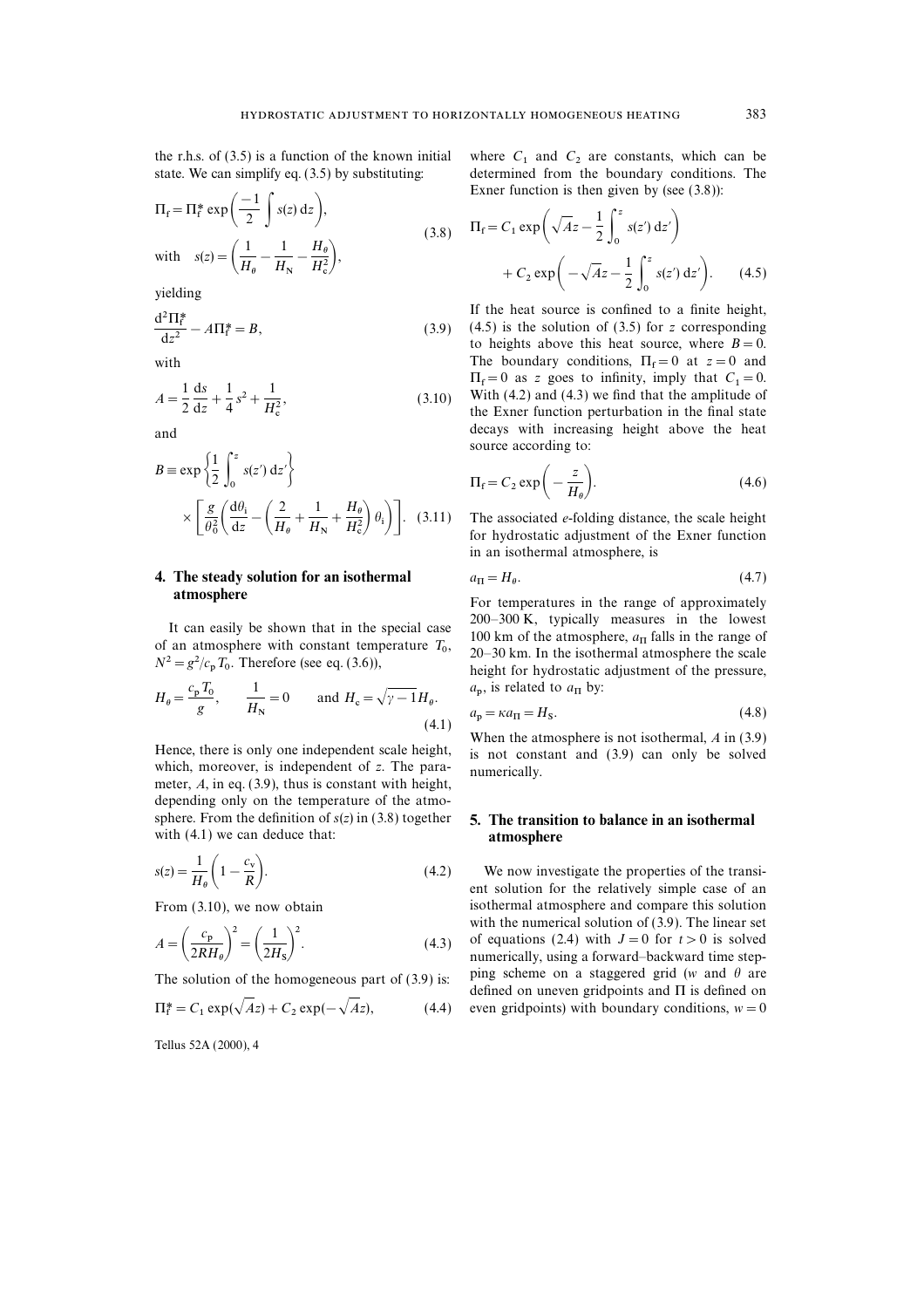and  $\partial \theta / \partial t = 0$  at  $z = 0$  (the first (uneven) gridpoint) turbation is reflected at the ground and travels and  $\partial \Pi/\partial z = 0$  at the top boundary (at  $z =$  back upwards. We then observe two upward trav-400 km). The grid distance is 200 m and initial elling pressure pulses a distance of 44 km apart. condition is specified by (2.5),  $w_i = 0$  and by:

$$
\theta_{\rm i} = \frac{1}{2} \theta_{\rm A} \left[ 1 + \cos \left\{ \frac{2\pi [z - \frac{1}{2} (H_1 + H_2)]}{H_2 - H_1} \right\} \right]
$$
  
for  $H_1 \le z \le H_2$ , (5.1)

$$
\theta_{\mathbf{i}} = 0 \qquad \text{for } z < H_1 \qquad \text{and } z > H_2.
$$

an amplitude  $\theta_A$  confined between  $z = H_1$  and  $z =$  ature perturbation, scaled with the basic state  $H_2$ . As an example we choose  $\theta_A = 5$  K,  $H_1 =$  potential temperature, and the gradient of the 20 km and H<sub>1</sub> 24 km as the theories had potential temperature as a function of height at  $H_2$ . As an example we choose  $\theta_A = 5$  K,  $H_1 =$  potential temperature, and the gradient of the 20 km and  $H_2 = 24$  km, so that there is hydrostatic potential temperature as a function of height at  $t = 345.5$  s. We see t stability  $(\partial \theta_0 / \partial z + \partial \theta_1 / \partial z > 0)$  everywhere. The  $t = 345.5$  s. We see the two upward travelling negative temperature pulses at heights of 94 km timestep is 0.05 s.

time for an isothermal atmosphere with  $T_0 =$  the original perturb<br>300 K. In the first few seconds, the heated layer hydrostatic balance. = 300 K. In the first few seconds, the heated layer hydrostatic balance.<br>
200 K. In the first few seconds, the heated layer Fig. 3 shows the corresponding vertical profile expands above and helow. The pressure rise respons for compressing the adjacent air does not remain in situ, but propagates upwards and downwards at the speed of sound (347.4 m s<sup>−1</sup>). The ampli-<br>eq. (2.1c) has been violated at heights the speed of the speed of the speed of the speed of the speed of the speed of the speed of the speed of the integration. tude of the downward propagating perturbation  $130 \text{ km}$  at this stage of the integration.<br>decreases with time while the amplitude of the  $\frac{130 \text{ km}}{2}$  also shows the result of another integradecreases with time while the amplitude of the Fig. 3 also shows the result of another integra-<br>unward propagating perturbation increases with tion of equations  $(2.4a, b, c)$  in which the heating upward propagating perturbation increases with time. After 58 s, the downward propagating per-

The amplitude of both pulses increases exponentially until either  $(\partial \theta_0 / \partial z + \partial \theta / \partial z) < 0$  or  $(\Pi_0 + \Pi) < 0$  at a particular height. The latter condition would represent a physically impossible state. Fortunately, the former condition (implying buoyant instability) is satisfied first. This happens well into the thermosphere at a height of 138 km This represents a temperature perturbation with at  $t = 345.5$  s. Fig. 2 shows the potential temper-<br>an amplitude  $\theta$ , confined between  $z = H$ , and  $z =$  ature perturbation, scaled with the basic state negative temperature pulses at heights of 94 km<br>and 138 km, respectively, as well as what is left of Fig. 1 shows the solution at several points in and 138 km, respectively, as well as what is left of the form and isothermal atmosphere with  $T<sub>o</sub>$  the original perturbation, which has adjusted to

above and below. The pressure rise responsible of the Exner function perturbation together with<br>for compressing the adjacent air does not remain the basic state Exner function, demonstrating that the condition for linearization (i.e.,  $\Pi \leq \Pi_0$ ) of eq. (2.1c) has been violated at heights above



Fig. 1. The solution of the set of eqs. (2.4) with instantan- Fig. 2. The potential temperature perturbation, multi-20 s, 50 s, 60 s and 90 s, respectively).  $\theta_i(z)$  is given by (5.1) with  $\theta_A = 5$  K,  $H_1 = 20$  km and  $H_2$ 



eous initial heating for an isothermal atmosphere at plied by 10 and divided by the basic state potential 300 K in terms of the Exner function perturbation as a temperature (thick solid line), and the gradient of the temperature (thick solid line), and the gradient of the function of height for different points in time (i.e.,  $t =$  potential temperature (thin solid line) in units of K m<sup>-1</sup> as a function of height at  $t=345.5$  s. See Fig. 1 for further details of this numerical integration.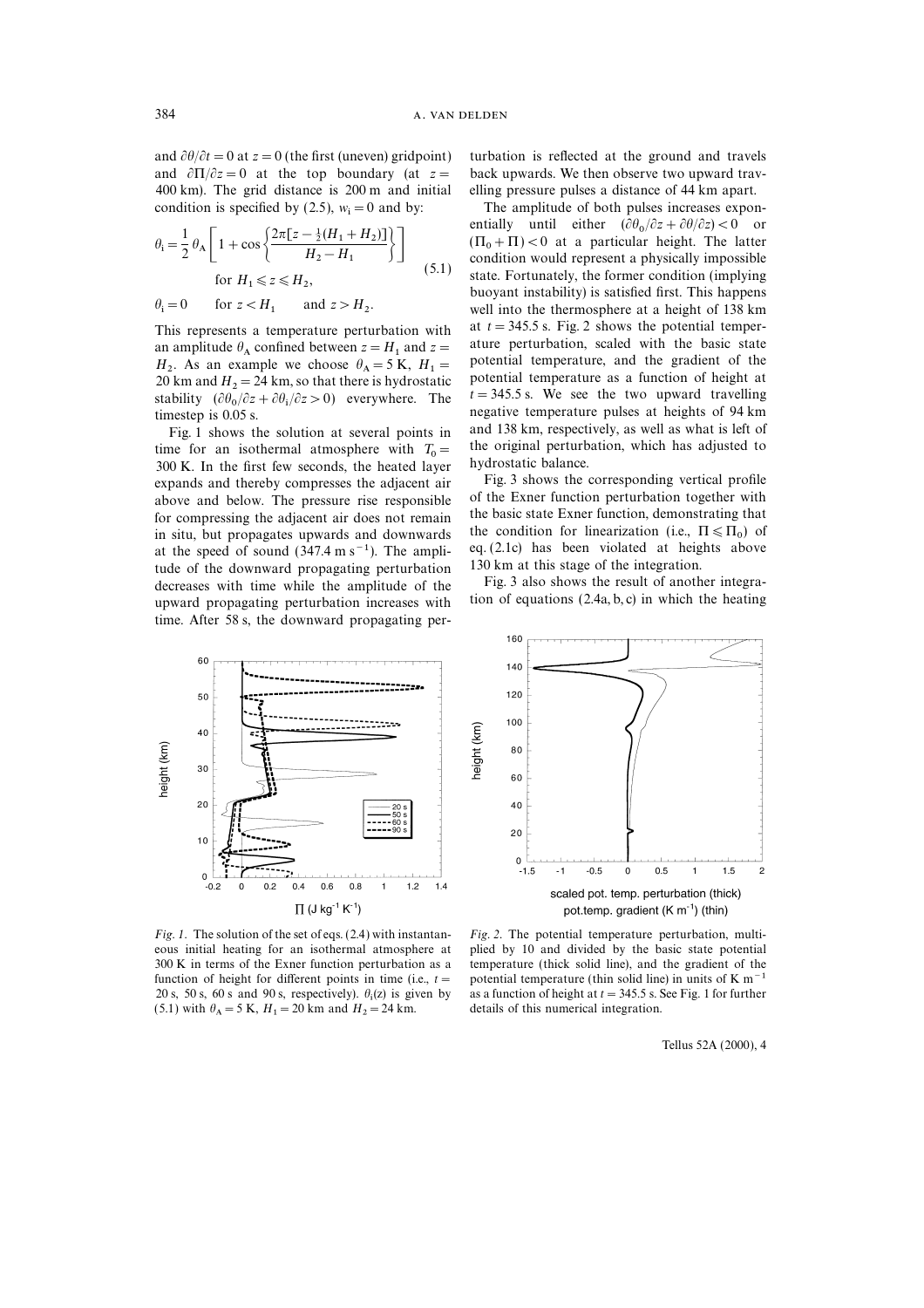

*Fig.* 3. The Exner function perturbation as a function of Fig. 4. As Fig. 3, but focussing on the lowest 90 km, height, when the upward travelling acoustic-buoyancy together with the corresponding solution  $\Pi_c$  accordin height, when the upward travelling acoustic-buoyancy together with the corresponding solution  $\Pi_f$  according wave first generates buoyant instability. The result of 2 to eq. (3.5), which should hold for  $t \to \infty$  (thick s cases is shown, one with instantaneous initial heating (thin solid line;  $t = 345.5$  s) and the other with "top hat" heating with  $\Delta t = 60$  s (eq. (5.2)) (dashed line;  $t = 472$  s). 6. The decay mechanism of acoustic-Also shown is the basic state Exner function,  $\Pi_0$  (thick buoyancy oscillations  $v_0 = 300 \text{ K}.$ 

the first 60 s. More specifically: unstable is still an unresolved question. It was

$$
J = \frac{\Pi_0 \theta_i}{\Delta t} \qquad \text{for } t \le \Delta t, \qquad \text{and } J = 0 \text{ for } t > \Delta t,
$$

 $\Delta t = 60$  s. This represents "top-hat heating" in the linear Newtonian cooling is frequently added as terms of Sotack and Bannon (1999). The more well as eddy-diffusion, molecular diffusion and terms of Sotack and Bannon (1999). The more gentle application of the heating in this case excites fourth or sixth order hyperdiffusion to prevent an acoustic-buoyancy wave of smaller amplitude. unstable growth of waves (see, e.g., Zhu et al., an acoustic-buoyancy wave of smaller amplitude, which therefore travels further upwards before it 1999). All these dissipation mechanisms are diffi-

 $z < 40$  km has adjusted quite closely to hydrostatic for the radiative drive in the halance in accord with the solution given by (Wehrbein and Leovy, 1982). balance, in accord with the solution given by eq. (3.5). The solutions of eq. (3.5) are obtained by <br>
As a crude first-order estimate of the effect of solving eq. (3.9) by the method of succesive over-<br>
wave damping on hydrostatic adjustment we now solving eq.  $(3.9)$  by the method of succesive over-Since  $\Pi_f = 0$  for  $z \le H_1$  (Bannon, 1996), the bound-<br>some sendition in property of the numerical solution is ary condition imposed on the numerical solution is at a height of 400 km, which is more than  $10 \times$ greater than the deformation scale height (30734 m instead of (2.4a). This does not alter the invariant when  $T_0 = 300$  K). At  $z > 40$  km the atmosphere

Tellus 52A (2000), 4



to eq. (3.5), which should hold for  $t \to \infty$  (thick solid line).

What exactly happens when the upward travelis not added instantaneously but is spread over ling acoustic-buoyancy wave becomes statically suggested by Lindzen (1981) that the static instability would generate sufficient turbulence to pre-<br>vent further wave growth with height. In numerical models designed to simulate vertical propagation with  $\theta_i$  given by (5.1),  $\theta(t=0) = \Pi(t=0) = 0$  and of gravity waves a linear Rayleigh damping and a interval of the state of the interval of the interval of the state of the state of the state of the integral system is fre generates buoyant instability after 472 s.<br>
Fig. 4 demonstrates that the pressure at that Newtonian cooling is a poor approximation Fig. 4 demonstrates that the pressure at that Newtonian cooling is a poor approximation  $\lt$  40 km has adjusted quite closely to hydrostatic for the radiative drive in the middle atmosphere

relaxation on a grid with a grid distance of 200 m. add a term  $-\lambda_R w$ , representing Rayleigh damping, to the r.h.s. of  $(2.4a)$ , so that we obtain:

\n any condition imposed on the numerical solution is\n 
$$
\frac{\partial w}{\partial t} = -\theta_0 \frac{\partial \Pi}{\partial z} + \frac{\theta}{\theta_0} g - \lambda_R w,
$$
\n (6.1)\n at a height of 400 km, which is more than\n  $10 \times$ \n

when  $T_0 = 300$  K). At  $z > 40$  km the atmosphere of motion (eq. (3.1)), nor does it alter the final experiences strong acoustic-buoyancy oscillations. steady state (eq. (2.7)). Thus, if the coefficient  $\lambda_R$ experiences strong acoustic-buoyancy oscillations. steady state (eq. (2.7)). Thus, if the coefficient  $\lambda_R$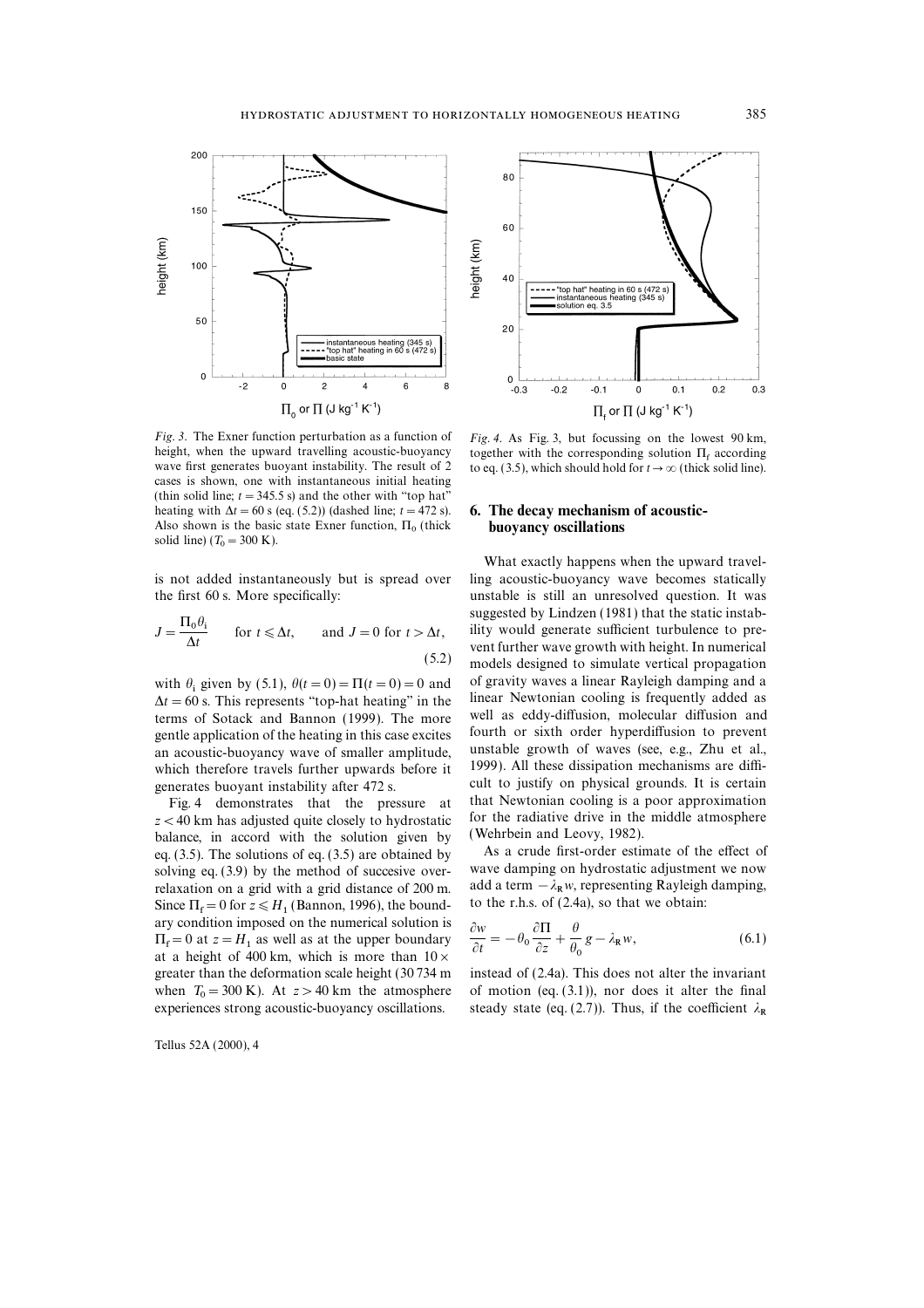

Fig. 5. The Exner function perturbation as a function of Fig. 6. The Exner function perturbation as a function height, according to eqs. (2.4b,c) and (6.1) with  $\lambda_R =$  of height, according to eqs. (2.4a,c) and (6.2) with  $0.02$  s<sup>-1</sup> at  $t = 723$  s (thin solid line) together with the solution  $\Pi_f$  according to eq. (3.5) (dashed line) for an isothermal atmosphere at 300 K. Also shown is the basic EXECUTE SOLUTE SOLUTE AT 300 K. Also shown is the basic  $(T_0 = 300 \text{ K})$ .<br>State Exner function,  $\Pi_0$  (thick solid line)  $(T_0 = 300 \text{ K})$ .

is large enough, the time dependent solution  $0$ , i.e., when the atmosphere returns to the original should converge to the solution of (3.5). In fact, it appears that when  $\lambda < 0.01$  s<sup>-1</sup>, Rayleigh dampit appears that when  $\lambda < 0.01 \text{ s}^{-1}$ , Rayleigh damp-<br>whether this basic state represents the state of ing has practically no effect on the solution, in the radiative equilibrium.<br>sense that the waves are damped insufficiently to Let us suppose that prevent static instability. For this, a damping period  $(1/\lambda_R)$  is required which is smaller than the Brind  $(1/\lambda_R)$  is required which is smaller than the equilibrium. We may then repeat the numerical Brunt–Väisälä period of pure buoyancy oscilla-<br>Brunt–Väisälä period of pure buoyancy oscilla-<br>integration with eqs. (2.4a) tions (351 s in an isothermal atmosphere at 300 K).

If  $\lambda_R = 0.02$  s<sup>-1</sup>, the solution becomes statically unstable at  $t = 723$  s and  $z = 268$  km. However, as unstable at  $t = 723$  s and  $z = 268$  km. However, as at  $z = 138$  km, i.e., at exactly the same time and can be seen in Fig. 5, below  $z = 180$  km the waves place as in the case without damning In Fig. 6, we can be seen in Fig. 5, below  $z = 180$  km the waves place as in the case without damping. In Fig. 6, we are damped completely leaving a solution which see that the amplitude of the upward propagating are damped completely leaving a solution which see that the amplitude of the upward propagating is identical to the solution of  $(3.5)$ . A Rayleigh wave is hardly affected by the cooling. However in damping coefficient of  $0.02 s^{-1}$  is, however, three the lower atmosphere, the Newtonian cooling has

of Lamb's problem is very different to the effect upper atmosphere and a large effect on the adjustof Rayleigh damping. If we add a term  $-\lambda_N \theta$ , or Rayleigh damping. If we add a term  $\frac{1}{2}$  ment process in the lower atmosphere.<br>
Representing Newtonian cooling, to the r.h.s. of Several authors (Zhu et al. (1999); see Volland

$$
\frac{\partial \theta}{\partial t} = -\Gamma w - \lambda_N \theta,\tag{6.2}
$$

Inspection of eq.  $(6.2)$  reveals that a steady state in which  $\partial \theta/\partial t=0$ , is now only reached when  $\theta =$  composition of the upper atmosphere (above the



 $\lambda_N = 0.02$  s<sup>−1</sup> (Newtonian cooling, thick line) and with  $N = 0.02$  s (incontomal cooling, thin line) at  $t = 345.5$  s  $\frac{N}{T}$  $\overline{0}$ 

 $, \Pi_0$ ). However, it is the question

Let us suppose that the isothermal atmosphere  $\overline{C}_0 = 300 \text{ K}$  represents the state of radiative equilibrium. We may then repeat the numerical  $R_R = 0.02$  s<sup>−1</sup>, the solution becomes statically waves become hydrostatically unstable after 345.5 s  $= 0$ ), with  $\lambda_N = 0.02$  s<sup>-1</sup>. We now find that the wave is hardly affected by the cooling. However, in orders of magnitude larger than the usual values almost completely wiped out the initial temperature found in the literature (Volland, 1988). perturbation (Fig. 7). Therefore, Newtonian cooling The effect of Newtonian cooling on the solution has little or no effect on the acoustic waves in the ment process in the lower atmosphere.

eq. (2.4b), we obtain: (1988), for older references) have specified Rayleigh damping coefficients and/or Newtonian cooling coefficients which depend on height. In view of the question of the applicability of this kind of paramewhere  $\lambda_N$  is the Newtonian cooling coefficient. trization of damping and also in view of the uncer-<br>Inspection of eq. (6.2) reveals that a steady state tainty of the effect on the waves of the changing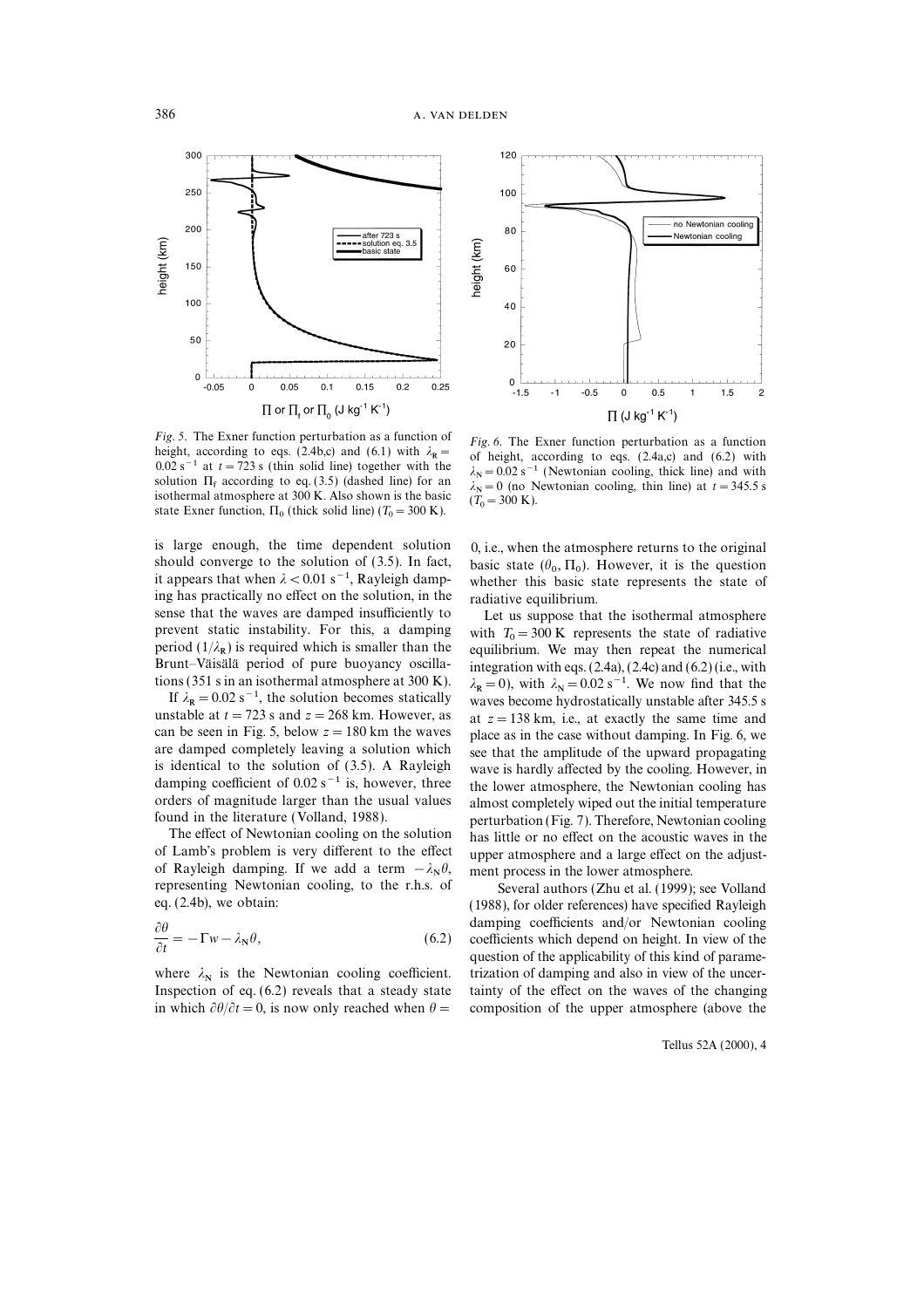

 $\lambda_N = 0.02$  s<sup>−1</sup> (Newtonian cooling, thick line) and with  $\lambda_N = 0$  (no Newtonian cooling, thin line) at  $t = 345.5$  s  $(T_0$ 

cooling in more detail here. We will introduce Rayleigh damping with the sole practical aim to damp and eliminate the large amplitude acousticbuoyancy oscillations in the upper atmosphere. More specifically we specify  $\lambda_{\mathbf{R}}$  as follows:

$$
\lambda_{\mathbf{R}} = \frac{A}{\pi} \left[ \arctan \{ B(z - z_{\mathrm{T}}) \} + \frac{\pi}{2} \right],\tag{6.3}
$$

where  $A = 0.1$  s<sup>-1</sup>,  $B = 0.001$  m<sup>-1</sup> and  $z_T =$ where  $\hat{H} = 0.13$ ,  $\hat{B} = 0.001$  m and  $\hat{B}_1 = 100$  km. Therefore,  $\lambda_R$  is of the order of  $10^{-4}$ – $10^{-3}$  s<sup>-1</sup>, in the troposphere, the stratosphere and the mesosphere and abruptly increases to 10−1 s−1 above a height of 100 km. Newtonian cooling is not introduced.

## 7. Adjustment in an atmosphere with a

turn to the realistic situation of an atmosphere of variable static stability. We will investigate the

stratosphere by specifying an initial temperature  $(6.3)$ ) for  $t = 7200$  s (thin solid line).

Tellus 52A (2000), 4

perturbation as in (5.1) with  $\theta_A = 5$  K,  $H_1 = 20$  km perturbation as in (5.1) with  $\sigma_A = 3$  K,  $H_1 = 26$  Km<br>and  $H_2 = 24$  km. This permits a direct comparison of hydrostatic adjustment in an isothermal atmosphere as opposed to hydrostatic adjustment in an atmosphere with a realistic variable thermal structure. We prescribe a piecewise linear temperature profile with  $T_0(z=0) = 300 \text{ K}$  and a temperature  $\frac{\text{gradient}}{\partial T_0 / \partial z} = -0.0065 \text{ km}^{-1} \text{ for } z < 12 \text{ km (the right) }$ troposphere), 12 km  $\le z \le 50$  km (the stratosphere),  $\partial T_0 / \partial z =$  $\partial T_0/\partial z = +0.00125$  km<sup>-1</sup> for −0.0025 km<sup>-1</sup> for 50 km < z ≤85 km (the mesosphere) and  $85 \text{ km} < z < 400 \text{ km (the thermosphere)}$ .  $\partial T_0/\partial z = +0.0025$  km<sup>-1</sup> for

Fig. 8 shows the solution of eq. (3.5) for the realistic temperature profile and for the isothermal case with  $T_0 = 300$  K, together with the solution of the time dependent problem at  $t = 7200$  s, when Fig. 7. The potential temperature perturbation as a function of height, according to eqs. (2.4a,c) and (6.2) with<br>tion of height, according to eqs. (2.4a,c) and (6.2) with<br> $\lambda_N = 0.02 \text{ s}^{-1}$  (Newtonian cooling, thick lin the "realistic" case being the kinks which appear in the vertical profile of the Exner function in the realistic case, reflecting the changes in lapse rate turbopause at  $z \approx 110$  km), we will not investigate and the associated changes in deformation scale the effect of Rayleigh damping and Newtonian



**realistic thermal structure**  $Fig. 8$ . The Exner function perturbation in the final balanced state as a function of height (i.e., the solution  $\Pi_f$ <br>With this parametrization of damping, we now of eq. (3.5)) resulting from instantaneous initial heating in the stratosphere ( $\theta_i(z)$  is given by (5.1) with  $\theta$  $H_1 = 20$  km and  $H_2 =$ <br>approach 200 K (this) effect of heating in the stratosphere as well as the sphere at 300 K (thick solid line), and for an atmosphere<br>effect of heating in the stratosphere as well as the extractification (dashed line), together with<br>effect of h (including Rayleigh damping according to eqs.  $(6.1)$  and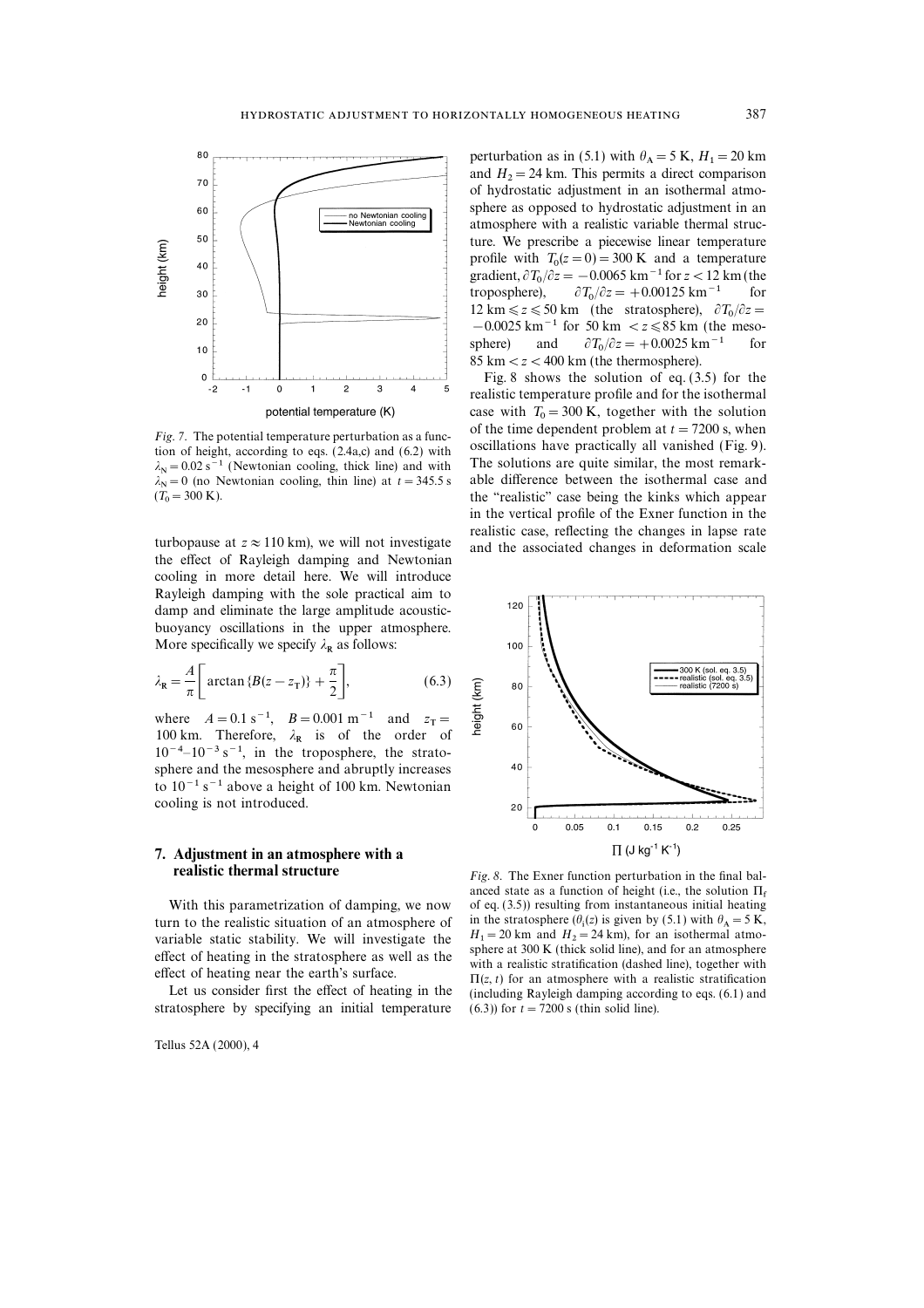

Fig. 9. The Exner function perturbation  $\Pi(z, t)$  at  $z =$ <br>70 km for the integration with instantaneous initial heat-<br>ing in the stratesphere See Fig. 8 for further details c<sub>m</sub>  $\approx$  300 m s<sup>-1</sup>, this would result in a freq ing in the stratosphere. See Fig. 8 for further details.

will return to this point at the end of this section. mately with the frequency observed in Fig. 9.<br>The applitude of the oscillations in the time as an illustration of the time needed for hydro-

dependent solution (Fig. 9) remains large com-<br>particular solution dependent solution depend of the steady state solution of height at  $t=450$  s, at<br>for at least the first hour of integration. The period  $t=1$  h and at  $t$ for at least the first hour of integration. The period  $t=1$  h and at  $t=4$  h, respectively, in a numerical of these oscillations for  $t > 1$  h is annoximately integration in which an instantaneous heat source of these oscillations for  $t > 1$  h is approximately constant (about 270 s). This can be explained by observing the dispersion relation which results when we substitute solutions of the form:

$$
\begin{bmatrix} \Pi \\ w \\ \theta \end{bmatrix} = \begin{bmatrix} P(z) \\ W(z) \\ \Theta(z) \end{bmatrix} \exp \{-i\omega t\}
$$
 (7.1)

into eqs. (2.4a–c). In (7.1) P, W,  $\Theta$ , are z-dependent amplitudes and  $\omega$  is the frequency. Assuming, for simplicity, that  $\Pi_0 \approx \Pi_m = \text{constant}$  and  $\theta_0 \approx \theta_m =$ constant, and that  $\Gamma$  = constant and  $J=0$  (adiabatic conditions), the dispersion relation is:

$$
\omega^2 = N^2 + c_m^2 k^2 + \frac{1}{4} \frac{g^2}{c_m^2},\tag{7.2}
$$

where

$$
c_m = \left(\frac{R\theta_m \Pi_m}{c_v}\right)^{1/2},\tag{7.3}
$$

$$
W(z) = C \exp\left(ikz + \frac{1}{2}\frac{g}{c_m^2}z\right),\tag{7.4}
$$

with  $k$  the vertical wavenumber and  $C$  an amplitude. Eq. (7.2) demonstrates that the frequency of oscillations is greater than the Brunt–Väisälä frequency and that the group velocity of acousticbuoyancy waves in this one-dimensional model approaches zero when the wavenumber approaches zero. The waves with small wavelengths will propagate upwards into the thermosphere and will be damped, while the waves with large wavelengths will hardly propagate vertically and the associated oscillations will be noticed in the lower atmosphere for a relatively long time. The frequency of these oscillations is

$$
\omega \simeq \left( N^2 + \frac{1}{4} \frac{g^2}{c_m^2} \right)^{1/2} . \tag{7.5}
$$

 $\omega \approx 2.46 \times 10^{-2}$  s<sup>-1</sup>, or equivalently, a period of height (see eq. (3.6) and the discussion below). We oscillation of about 255 s, which agrees approxi-<br>will return to this point at the end of this section mately with the frequency observed in Fig. 9.

The amplitude of the oscillations in the time As an illustration of the time needed for hydro-<br>nendent solution (Fig. 9) remains large com-<br>static adjustment, Fig. 10 shows the Exner function



*Fig. 10.* The Exner function perturbation  $\Pi(z, t)$  (including Rayleigh damping according to eqs. (6.1) and (6.3)) and  $\lim_{t \to \infty} \frac{1}{s} = \frac{1}{2} \int_{0}^{t} \frac{1}{s} = 1$  h and  $t = 4$  h, respectively, for instantaneous initial heating in the lowest 2 km of the atmo- $W(z) = C \exp\left(ikz + \frac{1}{2}\frac{g}{c^2}z\right),$  (7.4) sphere  $(\theta_1(z)$  is given by (7.6) with  $\theta_s = 1$  K and  $H =$ ), (7.4) sphere  $(\theta_i(z)$  is given by (7.6) with  $\theta_s = 1$  K and H is 2 km) for an atmosphere with a realistic stratification.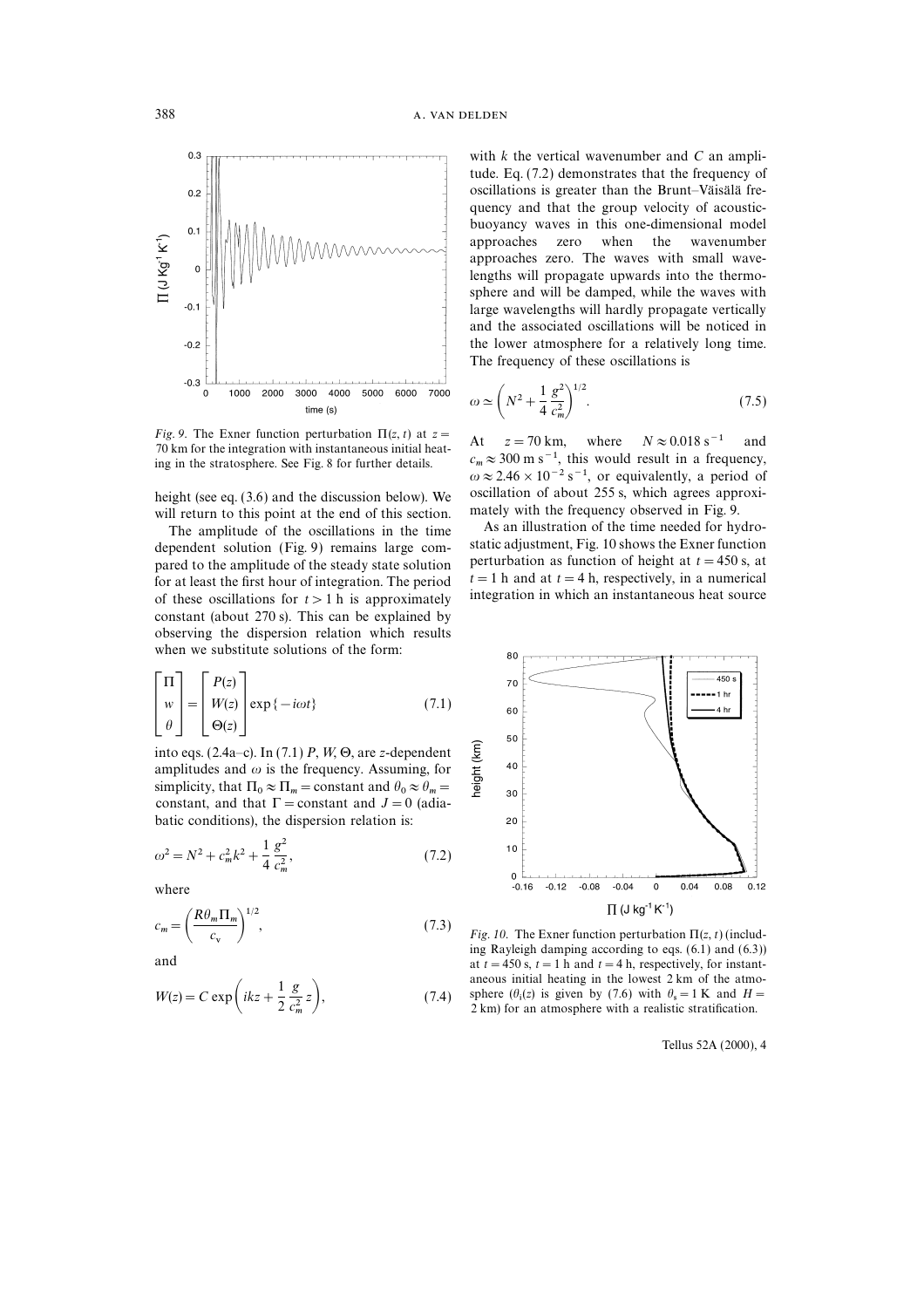$$
\theta_i = \theta_s \left( 1 - \frac{z}{H} \right) \quad \text{for } z \le H,
$$
\n(7.6)

 $\theta_i$ for  $z > H$ ,

We see in Fig. 10 that the atmosphere below a with  $H = 2$  km and  $\theta_s = 1$  K.<br>
We see in Fig. 10 that the atmosphere below a<br>
helight of about 40 km is of the model problem<br>
balanced state after 450 s. The perturbation in the solutions of the model problem<br>
balanced s

hydrostatic adjustment in a horizontally homo- Due to its horizontal propagation, the latter wavegeneous atmosphere, using the analytical tech- front would affect the one-dimensional (vertical) niques introduced by Gill (1982) and Bannon hydrostatic adjustment process (investigated in this (1995) and using numerical methods. In particular, paper) in the centre of the heated area after a time we have investigated the reaction of the atmowe have investigated the reaction of the atmo-<br>sphere to an instantaneous source of heat. We after about 15 min. Since the purely vertical adjusthave derived an equation for the Exner function ment proces within the troposphere and the strato- (or pressure) in the final equilibrium for an atmo- sphere takes in the order of 10 min (Fig. 10), we sphere of arbitrary thermal structure. The analyt- may conclude that the problem first discussed by ical solution of this elliptic equation is only Lamb (1908) and much later taken up by Bannon possible for an isothermal atmosphere. We have (1995, 1996), Sotack and Bannon (1999) and finally compared numerical solutions of this equation elaborated upon further in this paper is relevant for with time-dependent solutions obtained by integ- homogeneous heating over regions with a horirating the original equations in time. zontal scale of at least several hundred km. The

in hydrostatic adjustment, similar to the role horizontal inhomogeneities in heating. Some played by high frequency gravity waves in geo- aspects of this problem, with application to the sea strophic adjustment (Gill, 1982). However, in the breeze, have already been investigated by Tijm and case of hydrostatic adjustment, the amplitude of Van Delden (1999). these waves increases exponentially as they propagate upwards creating static instability and thus preventing the atmosphere (in particular, the 9. Acknowledgements upper atmosphere) from reaching a steady state.

When Rayleigh damping is added to the I would like to thank Huib de Swart for advice momentum equation, as a crude parametrization on mathematics and numerics and Sander Tijm of the unstable breakdown of these waves, the for advice on numerics. I am also indebted to oscillations ultimately vanish and the lower part Peter Bannon for very helpful criticism.

Tellus 52A (2000), 4

was prescribed in the boundary layer such that of the atmosphere (the troposphere and the stratosphere) adjusts to near hydrostatic balance in several minutes, depending on the damping coefficient and the phase speed of acoustic waves, which play the role of "transporting" the imbalwith  $H = 2$  km and  $\theta_s = 1$  K.<br>We are away from the source region.<br>The principle limitations of the model problem

would then not only excite a vertically propagating 8. Conclusion **box** conclusion **horizontal wave-front above the heated area, but** heated area, but also a horizontally and vertically propagating circu-We have investigated the linear dynamics of lar wave-front at the outer edge of the heated area. in the order of  $r/c_0$ . If  $r \approx 300$  km, this would be High-frequency acoustic waves play a key rôle obvious next step is to investigate the effect of